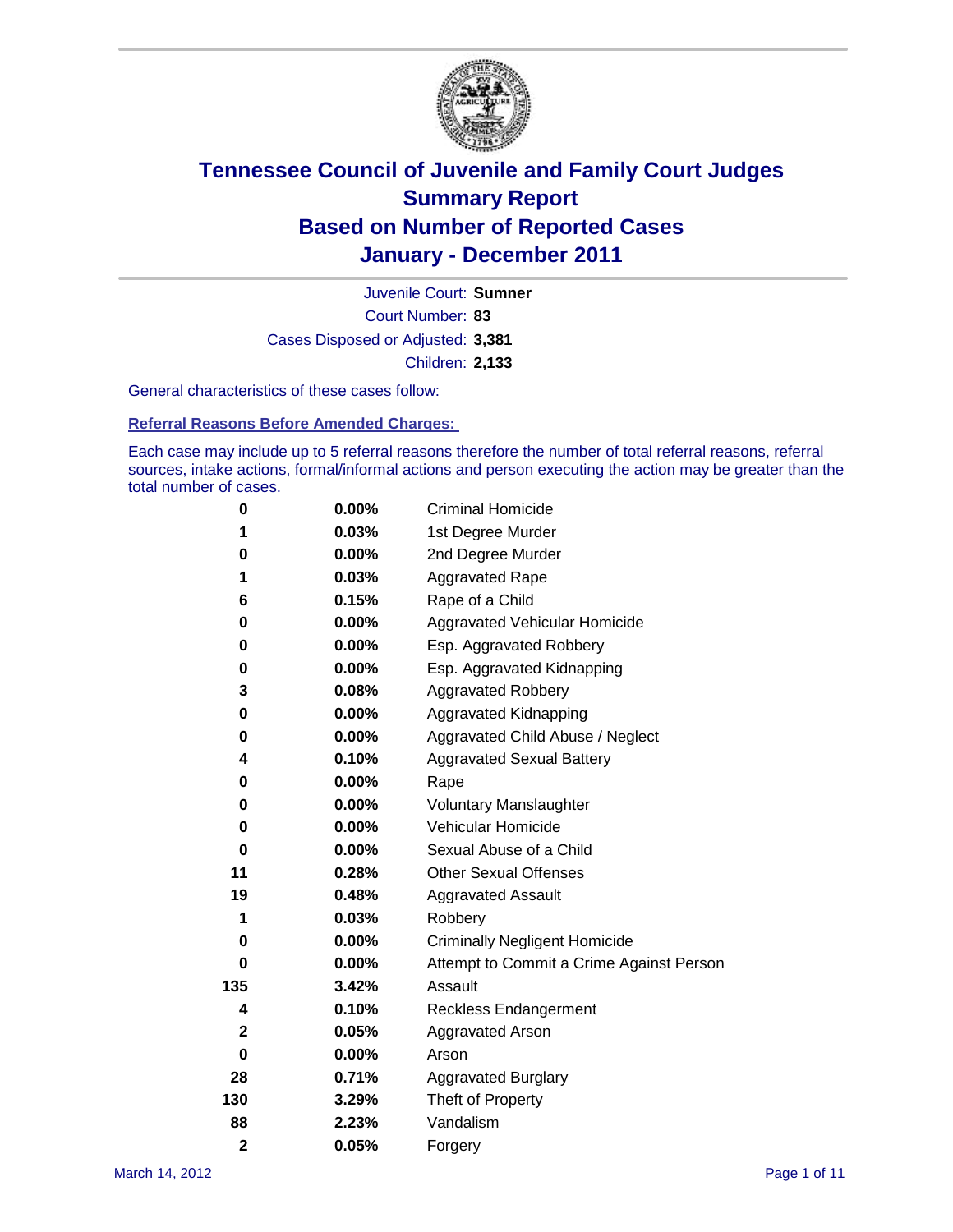

Court Number: **83** Juvenile Court: **Sumner** Cases Disposed or Adjusted: **3,381** Children: **2,133**

#### **Referral Reasons Before Amended Charges:**

Each case may include up to 5 referral reasons therefore the number of total referral reasons, referral sources, intake actions, formal/informal actions and person executing the action may be greater than the total number of cases.

| $\pmb{0}$        | 0.00%    | <b>Worthless Checks</b>                                     |
|------------------|----------|-------------------------------------------------------------|
| $\mathbf{2}$     | 0.05%    | Illegal Possession / Fraudulent Use of Credit / Debit Cards |
| 29               | 0.73%    | <b>Burglary</b>                                             |
| 12               | 0.30%    | Unauthorized Use of a Vehicle                               |
| $\pmb{0}$        | $0.00\%$ | <b>Cruelty to Animals</b>                                   |
| 1                | 0.03%    | Sale of Controlled Substances                               |
| 99               | 2.51%    | <b>Other Drug Offenses</b>                                  |
| 113              | 2.86%    | Possession of Controlled Substances                         |
| $\pmb{0}$        | $0.00\%$ | <b>Criminal Attempt</b>                                     |
| $\boldsymbol{2}$ | 0.05%    | Carrying Weapons on School Property                         |
| $\overline{7}$   | 0.18%    | Unlawful Carrying / Possession of a Weapon                  |
| 20               | 0.51%    | <b>Evading Arrest</b>                                       |
| 6                | 0.15%    | Escape                                                      |
| $\overline{7}$   | 0.18%    | Driving Under Influence (DUI)                               |
| 57               | 1.44%    | Possession / Consumption of Alcohol                         |
| 19               | 0.48%    | Resisting Stop, Frisk, Halt, Arrest or Search               |
| $\mathbf 0$      | $0.00\%$ | <b>Aggravated Criminal Trespass</b>                         |
| 8                | 0.20%    | Harassment                                                  |
| 45               | 1.14%    | Failure to Appear                                           |
| 10               | 0.25%    | Filing a False Police Report                                |
| 5                | 0.13%    | Criminal Impersonation                                      |
| 23               | 0.58%    | <b>Disorderly Conduct</b>                                   |
| 32               | 0.81%    | <b>Criminal Trespass</b>                                    |
| 18               | 0.46%    | <b>Public Intoxication</b>                                  |
| 0                | $0.00\%$ | Gambling                                                    |
| 47               | 1.19%    | <b>Traffic</b>                                              |
| 1                | 0.03%    | <b>Local Ordinances</b>                                     |
| 0                | 0.00%    | Violation of Wildlife Regulations                           |
| 1                | 0.03%    | Contempt of Court                                           |
| 115              | 2.91%    | Violation of Probation                                      |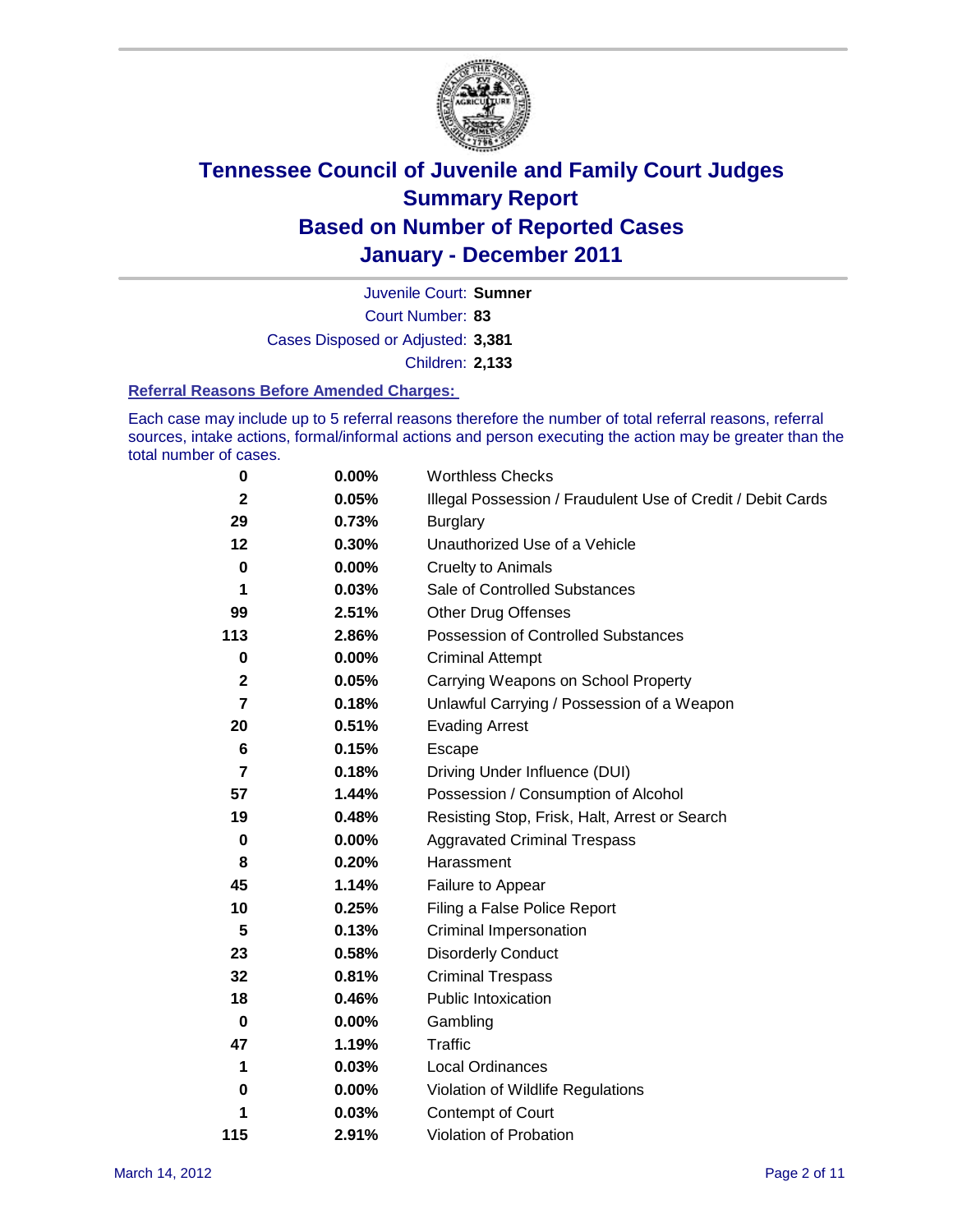

Court Number: **83** Juvenile Court: **Sumner** Cases Disposed or Adjusted: **3,381** Children: **2,133**

#### **Referral Reasons Before Amended Charges:**

Each case may include up to 5 referral reasons therefore the number of total referral reasons, referral sources, intake actions, formal/informal actions and person executing the action may be greater than the total number of cases.

| 5            | 0.13%    | Violation of Aftercare                 |
|--------------|----------|----------------------------------------|
| 258          | 6.54%    | <b>Unruly Behavior</b>                 |
| 252          | 6.38%    | Truancy                                |
| 121          | 3.07%    | In-State Runaway                       |
| 1            | 0.03%    | Out-of-State Runaway                   |
| 55           | 1.39%    | Possession of Tobacco Products         |
| 118          | 2.99%    | Violation of a Valid Court Order       |
| 110          | 2.79%    | <b>Violation of Curfew</b>             |
| 0            | $0.00\%$ | Sexually Abused Child                  |
| 0            | 0.00%    | <b>Physically Abused Child</b>         |
| 148          | 3.75%    | Dependency / Neglect                   |
| 4            | 0.10%    | <b>Termination of Parental Rights</b>  |
| 0            | 0.00%    | <b>Violation of Pretrial Diversion</b> |
| 0            | 0.00%    | Violation of Informal Adjustment       |
| 587          | 14.87%   | <b>Judicial Review</b>                 |
| 0            | $0.00\%$ | <b>Administrative Review</b>           |
| 175          | 4.43%    | <b>Foster Care Review</b>              |
| 244          | 6.18%    | Custody                                |
| 61           | 1.55%    | Visitation                             |
| $\mathbf{2}$ | 0.05%    | Paternity / Legitimation               |
| 0            | 0.00%    | <b>Child Support</b>                   |
| 0            | 0.00%    | <b>Request for Medical Treatment</b>   |
| 0            | $0.00\%$ | <b>Consent to Marry</b>                |
| 692          | 17.53%   | Other                                  |
| 3,947        | 100.00%  | <b>Total Referrals</b>                 |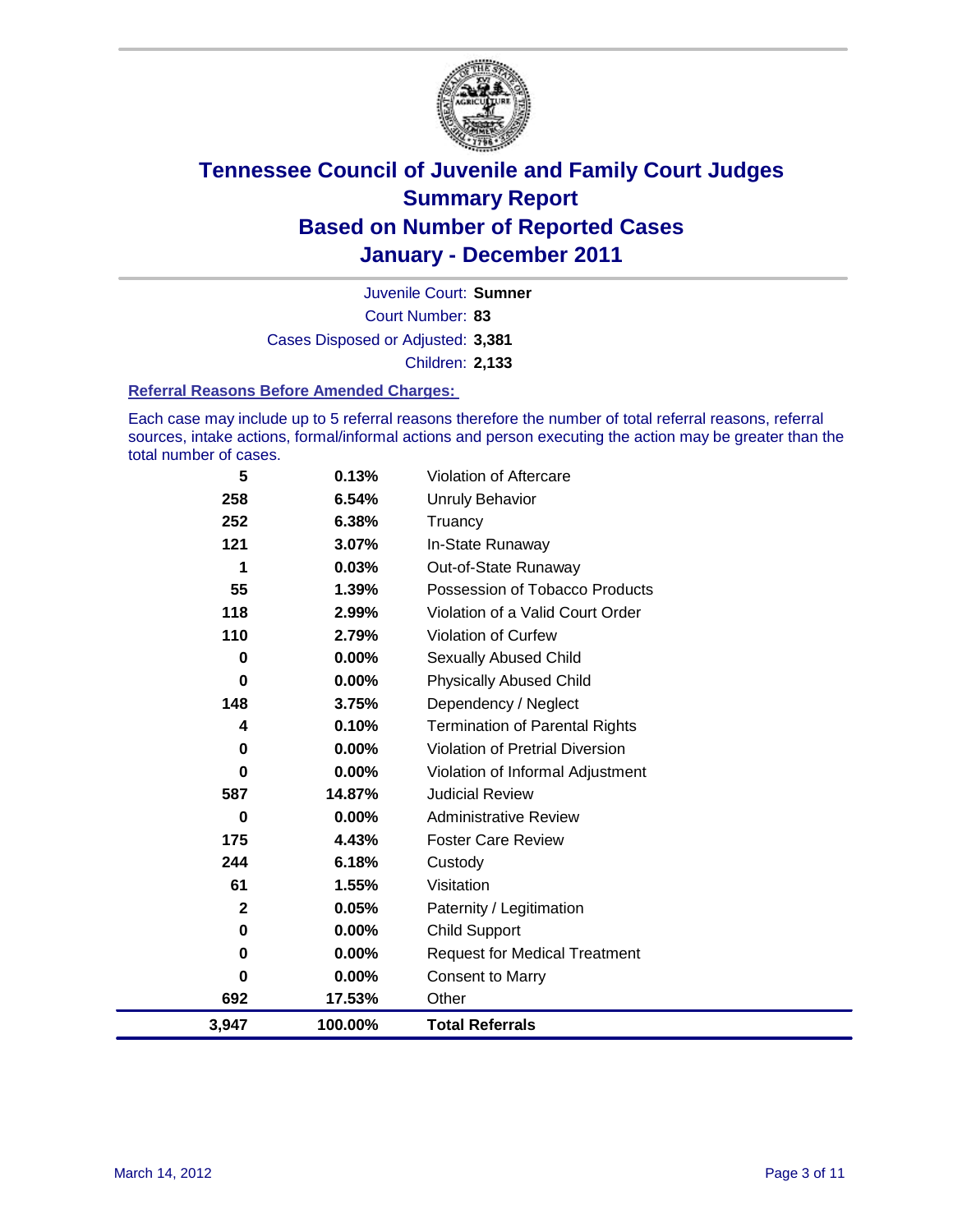

| Juvenile Court: Sumner     |                                   |                                   |  |  |
|----------------------------|-----------------------------------|-----------------------------------|--|--|
|                            | Court Number: 83                  |                                   |  |  |
|                            | Cases Disposed or Adjusted: 3,381 |                                   |  |  |
|                            |                                   | <b>Children: 2,133</b>            |  |  |
| <b>Referral Sources: 1</b> |                                   |                                   |  |  |
| 1,504                      | 38.10%                            | Law Enforcement                   |  |  |
| 299                        | 7.58%                             | Parents                           |  |  |
| 142                        | 3.60%                             | Relatives                         |  |  |
| 66                         | 1.67%                             | Self                              |  |  |
| 309                        | 7.83%                             | School                            |  |  |
| 0                          | 0.00%                             | <b>CSA</b>                        |  |  |
| 680                        | 17.23%                            | <b>DCS</b>                        |  |  |
| 0                          | 0.00%                             | <b>Other State Department</b>     |  |  |
| 9                          | 0.23%                             | <b>District Attorney's Office</b> |  |  |
| 597                        | 15.13%                            | <b>Court Staff</b>                |  |  |
| 55                         | 1.39%                             | Social Agency                     |  |  |
| 5                          | 0.13%                             | <b>Other Court</b>                |  |  |
| 25                         | 0.63%                             | Victim                            |  |  |
| $\overline{7}$             | 0.18%                             | Child & Parent                    |  |  |
| $\bf{0}$                   | 0.00%                             | Hospital                          |  |  |
| 1                          | 0.03%                             | Unknown                           |  |  |
| 248                        | 6.28%                             | Other                             |  |  |
| 3,947                      | 100.00%                           | <b>Total Referral Sources</b>     |  |  |

### **Age of Child at Referral: 2**

| 2,133    | 100.00% | <b>Total Child Count</b> |
|----------|---------|--------------------------|
| $\bf{0}$ | 0.00%   | <b>Unknown</b>           |
| 35       | 1.64%   | Ages 19 and Over         |
| 457      | 21.43%  | Ages 17 through 18       |
| 561      | 26.30%  | Ages 15 through 16       |
| 308      | 14.44%  | Ages 13 through 14       |
| 144      | 6.75%   | Ages 11 through 12       |
| 628      | 29.44%  | Ages 10 and Under        |
|          |         |                          |

<sup>1</sup> If different than number of Referral Reasons (3947), verify accuracy of your court's data.

<sup>2</sup> One child could be counted in multiple categories, verify accuracy of your court's data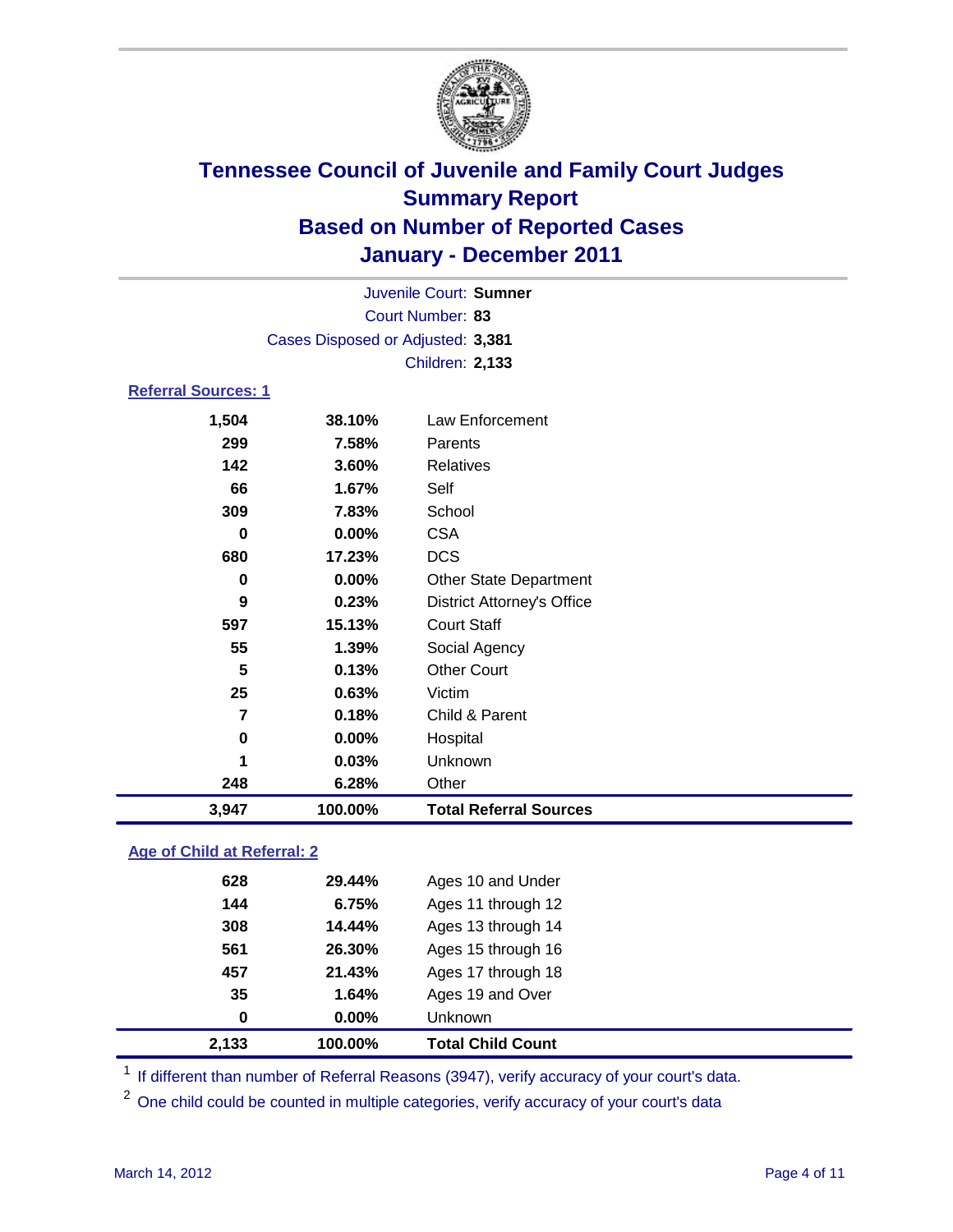

| Juvenile Court: Sumner                  |                                   |                          |  |  |
|-----------------------------------------|-----------------------------------|--------------------------|--|--|
| Court Number: 83                        |                                   |                          |  |  |
|                                         | Cases Disposed or Adjusted: 3,381 |                          |  |  |
|                                         | <b>Children: 2,133</b>            |                          |  |  |
| Sex of Child: 1                         |                                   |                          |  |  |
| 1,325                                   | 62.12%                            | Male                     |  |  |
| 800                                     | 37.51%                            | Female                   |  |  |
| 8                                       | 0.38%                             | Unknown                  |  |  |
| 2,133                                   | 100.00%                           | <b>Total Child Count</b> |  |  |
| Race of Child: 1                        |                                   |                          |  |  |
| 1,705                                   | 79.93%                            | White                    |  |  |
| 239                                     | 11.20%                            | African American         |  |  |
| $\mathbf{2}$                            | 0.09%                             | Native American          |  |  |
| 5                                       | 0.23%                             | Asian                    |  |  |
| 96                                      | 4.50%                             | Mixed                    |  |  |
| 86                                      | 4.03%                             | Unknown                  |  |  |
| 2,133                                   | 100.00%                           | <b>Total Child Count</b> |  |  |
| <b>Hispanic Origin: 1</b>               |                                   |                          |  |  |
| 83                                      | 3.89%                             | Yes                      |  |  |
| 2,031                                   | 95.22%                            | <b>No</b>                |  |  |
| 19                                      | 0.89%                             | Unknown                  |  |  |
| 2,133                                   | 100.00%                           | <b>Total Child Count</b> |  |  |
| <b>School Enrollment of Children: 1</b> |                                   |                          |  |  |
| 1,630                                   | 76.42%                            | Yes                      |  |  |
| 380                                     | 17.82%                            | <b>No</b>                |  |  |
| 123                                     | 5.77%                             | Unknown                  |  |  |
| 2,133                                   | 100.00%                           | <b>Total Child Count</b> |  |  |

<sup>1</sup> One child could be counted in multiple categories, verify accuracy of your court's data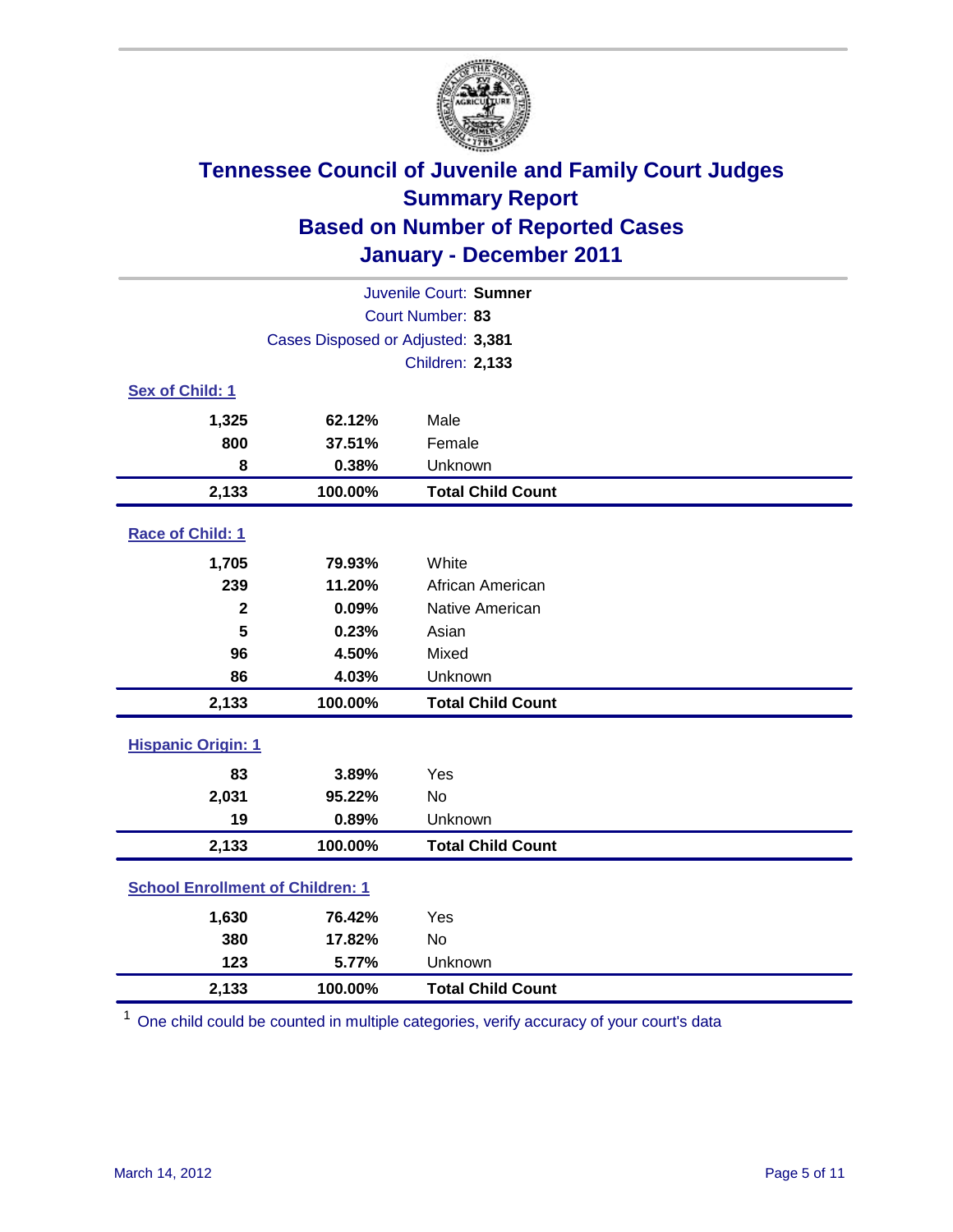

Court Number: **83** Juvenile Court: **Sumner** Cases Disposed or Adjusted: **3,381** Children: **2,133**

### **Living Arrangement of Child at Time of Referral: 1**

| 2,133 | 100.00%  | <b>Total Child Count</b>     |
|-------|----------|------------------------------|
| 23    | 1.08%    | Other                        |
| 97    | 4.55%    | Unknown                      |
| 37    | 1.73%    | Independent                  |
| 3     | 0.14%    | In an Institution            |
| 11    | 0.52%    | In a Residential Center      |
| 18    | $0.84\%$ | In a Group Home              |
| 69    | 3.23%    | With Foster Family           |
| 16    | 0.75%    | With Adoptive Parents        |
| 282   | 13.22%   | <b>With Relatives</b>        |
| 219   | 10.27%   | With Father                  |
| 826   | 38.72%   | <b>With Mother</b>           |
| 99    | 4.64%    | With Mother and Stepfather   |
| 18    | 0.84%    | With Father and Stepmother   |
| 415   | 19.46%   | With Both Biological Parents |
|       |          |                              |

#### **Type of Detention: 2**

| 3,381 | 100.00%  | <b>Total Detention Count</b> |  |
|-------|----------|------------------------------|--|
| 26    | $0.77\%$ | Other                        |  |
| 2,783 | 82.31%   | Does Not Apply               |  |
| 7     | 0.21%    | <b>Unknown</b>               |  |
| 0     | 0.00%    | Psychiatric Hospital         |  |
| 0     | 0.00%    | Jail - No Separation         |  |
| 1     | 0.03%    | Jail - Partial Separation    |  |
| 1     | 0.03%    | Jail - Complete Separation   |  |
| 563   | 16.65%   | Juvenile Detention Facility  |  |
| 0     | $0.00\%$ | Non-Secure Placement         |  |
|       |          |                              |  |

<sup>1</sup> One child could be counted in multiple categories, verify accuracy of your court's data

<sup>2</sup> If different than number of Cases (3381) verify accuracy of your court's data.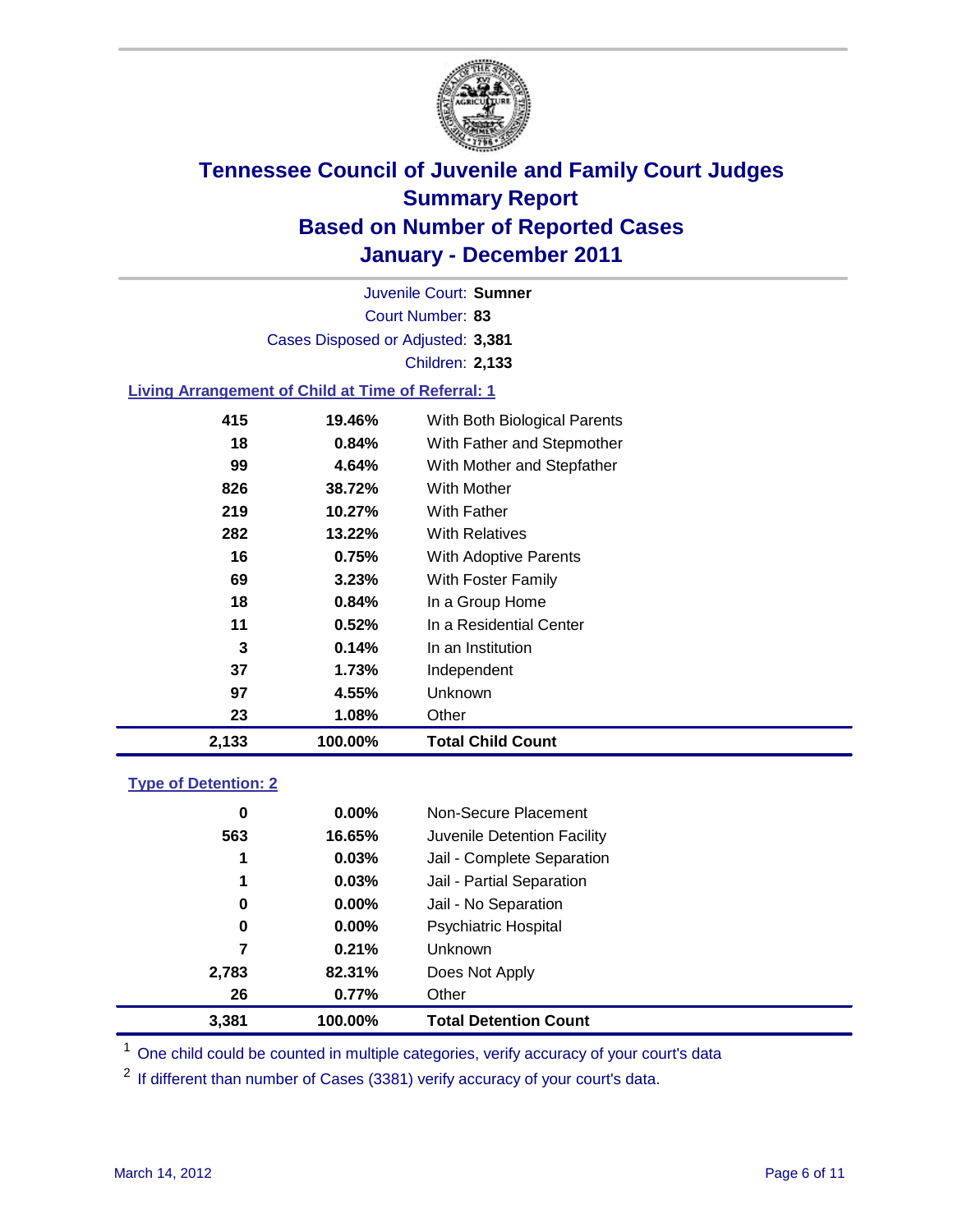

|                          | Juvenile Court: Sumner                             |                                                  |  |  |
|--------------------------|----------------------------------------------------|--------------------------------------------------|--|--|
|                          | Court Number: 83                                   |                                                  |  |  |
|                          | Cases Disposed or Adjusted: 3,381                  |                                                  |  |  |
|                          |                                                    | <b>Children: 2,133</b>                           |  |  |
|                          | <b>Placement After Secure Detention Hearing: 1</b> |                                                  |  |  |
| 411                      | 12.16%                                             | Returned to Prior Living Arrangement             |  |  |
| 53                       | 1.57%                                              | Juvenile Detention Facility                      |  |  |
| 0                        | 0.00%                                              | Jail                                             |  |  |
| 1                        | 0.03%                                              | Shelter / Group Home                             |  |  |
| 0                        | 0.00%                                              | <b>Foster Family Home</b>                        |  |  |
| 1                        | 0.03%                                              | Psychiatric Hospital                             |  |  |
| 33                       | 0.98%                                              | Unknown                                          |  |  |
| 2,849                    | 84.27%                                             | Does Not Apply                                   |  |  |
| 33                       | 0.98%                                              | Other                                            |  |  |
| 3,381                    | 100.00%                                            | <b>Total Placement Count</b>                     |  |  |
| <b>Intake Actions: 2</b> |                                                    |                                                  |  |  |
|                          |                                                    |                                                  |  |  |
|                          |                                                    |                                                  |  |  |
| 2,672                    | 67.70%                                             | <b>Petition Filed</b>                            |  |  |
| 252<br>41                | 6.38%<br>1.04%                                     | <b>Motion Filed</b><br><b>Citation Processed</b> |  |  |
| 0                        | 0.00%                                              | Notification of Paternity Processed              |  |  |
| 637                      | 16.14%                                             | Scheduling of Judicial Review                    |  |  |
| $\bf{0}$                 | 0.00%                                              | Scheduling of Administrative Review              |  |  |
| 178                      | 4.51%                                              | Scheduling of Foster Care Review                 |  |  |
| 0                        | 0.00%                                              | Unknown                                          |  |  |
|                          | 0.03%                                              | Does Not Apply                                   |  |  |
| 166                      | 4.21%                                              | Other                                            |  |  |

<sup>1</sup> If different than number of Cases (3381) verify accuracy of your court's data.

<sup>2</sup> If different than number of Referral Reasons (3947), verify accuracy of your court's data.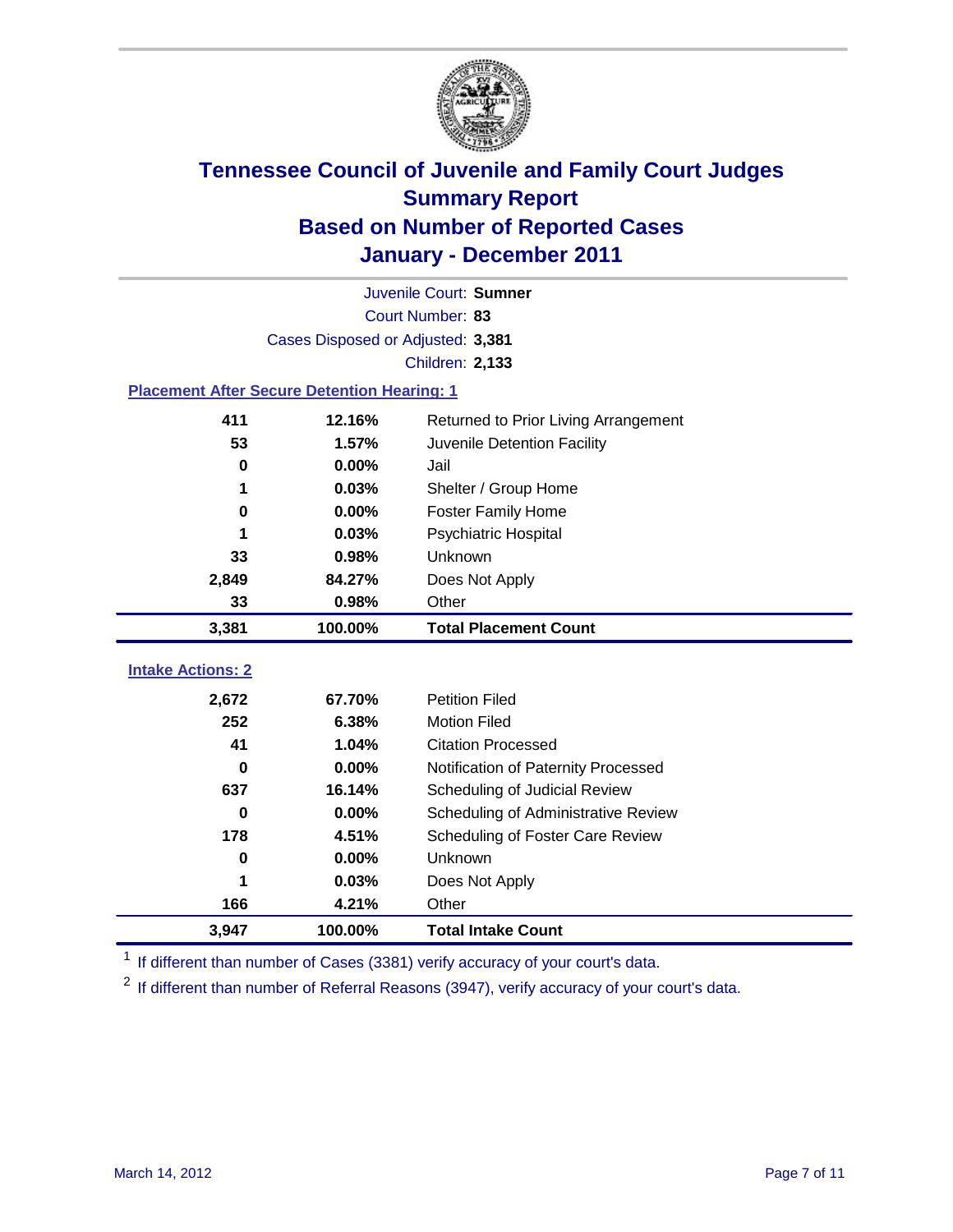

Court Number: **83** Juvenile Court: **Sumner** Cases Disposed or Adjusted: **3,381** Children: **2,133**

### **Last Grade Completed by Child: 1**

| 250                                     | 11.72%  | Too Young for School     |  |
|-----------------------------------------|---------|--------------------------|--|
| 40                                      | 1.88%   | Preschool                |  |
| 47                                      | 2.20%   | Kindergarten             |  |
| 47                                      | 2.20%   | 1st Grade                |  |
| 45                                      | 2.11%   | 2nd Grade                |  |
| 51                                      | 2.39%   | 3rd Grade                |  |
| 39                                      | 1.83%   | 4th Grade                |  |
| 64                                      | 3.00%   | 5th Grade                |  |
| 71                                      | 3.33%   | 6th Grade                |  |
| 116                                     | 5.44%   | 7th Grade                |  |
| 217                                     | 10.17%  | 8th Grade                |  |
| 259                                     | 12.14%  | 9th Grade                |  |
| 263                                     | 12.33%  | 10th Grade               |  |
| 183                                     | 8.58%   | 11th Grade               |  |
| 4                                       | 0.19%   | 12th Grade               |  |
| 0                                       | 0.00%   | Non-Graded Special Ed    |  |
| 9                                       | 0.42%   | <b>GED</b>               |  |
| 48                                      | 2.25%   | Graduated                |  |
| 11                                      | 0.52%   | Never Attended School    |  |
| 365                                     | 17.11%  | Unknown                  |  |
| 4                                       | 0.19%   | Other                    |  |
| 2,133                                   | 100.00% | <b>Total Child Count</b> |  |
| <b>Enrolled in Special Education: 1</b> |         |                          |  |

| 2,133 | 100.00% | <b>Total Child Count</b> |
|-------|---------|--------------------------|
| 470   | 22.03%  | Unknown                  |
| 1.468 | 68.82%  | No                       |
| 195   | 9.14%   | Yes                      |
|       |         |                          |

One child could be counted in multiple categories, verify accuracy of your court's data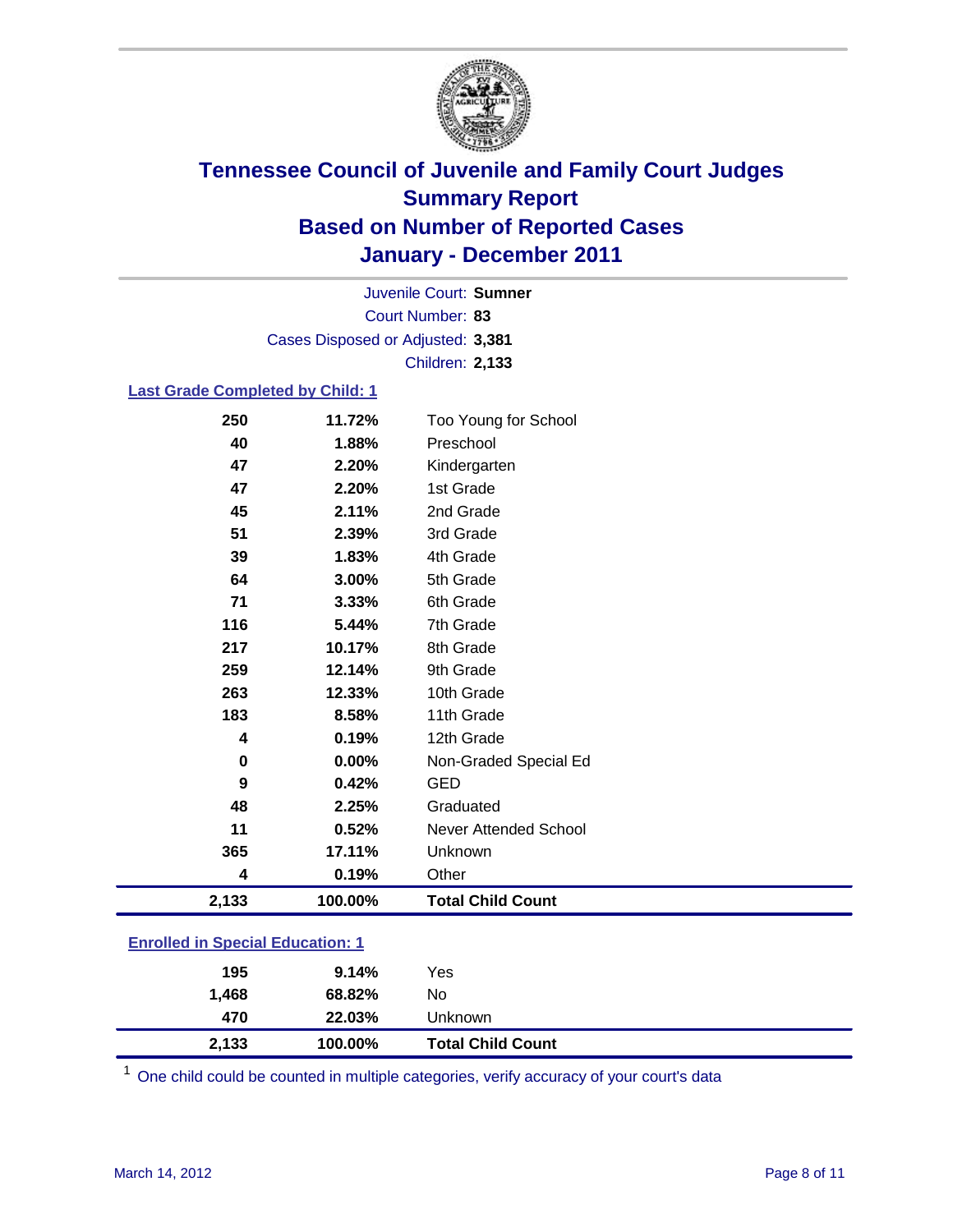

|          |                                   | Juvenile Court: Sumner    |  |  |
|----------|-----------------------------------|---------------------------|--|--|
|          |                                   | Court Number: 83          |  |  |
|          | Cases Disposed or Adjusted: 3,381 |                           |  |  |
|          | <b>Children: 2,133</b>            |                           |  |  |
|          | <b>Action Executed By: 1</b>      |                           |  |  |
| 2,761    | 69.95%                            | Judge                     |  |  |
| 1,143    | 28.96%                            | Magistrate                |  |  |
| 43       | 1.09%                             | <b>YSO</b>                |  |  |
| $\bf{0}$ | 0.00%                             | Other                     |  |  |
| 0        | 0.00%                             | Unknown                   |  |  |
| 3,947    | 100.00%                           | <b>Total Action Count</b> |  |  |

### **Formal / Informal Actions: 1**

| 0       | $0.00\%$ | Unknown                                          |
|---------|----------|--------------------------------------------------|
| 164     | 4.16%    | Other                                            |
| $12 \,$ | 0.30%    | Case Held Open                                   |
| 415     | 10.51%   | <b>Review Concluded</b>                          |
| 917     | 23.23%   | Special Proceeding                               |
| 24      | 0.61%    | Charges Cleared by Transfer to Adult Court       |
| 3       | 0.08%    | <b>Transfer to Adult Court Hearing</b>           |
| 536     | 13.58%   | <b>Pretrial Diversion</b>                        |
| 43      | $1.09\%$ | Informal Adjustment                              |
| 0       | $0.00\%$ | <b>Complaint Substantiated Mentally III</b>      |
| 4       | 0.10%    | <b>Complaint Substantiated Abused</b>            |
| 88      | 2.23%    | <b>Complaint Substantiated Dependent/Neglect</b> |
| 487     | 12.34%   | <b>Complaint Substantiated Status Offender</b>   |
| 556     | 14.09%   | <b>Complaint Substantiated Delinquent</b>        |
| 198     | 5.02%    | Retired / Nolle Prosequi                         |
| 500     | 12.67%   | Dismissed                                        |
|         |          |                                                  |

<sup>1</sup> If different than number of Referral Reasons (3947), verify accuracy of your court's data.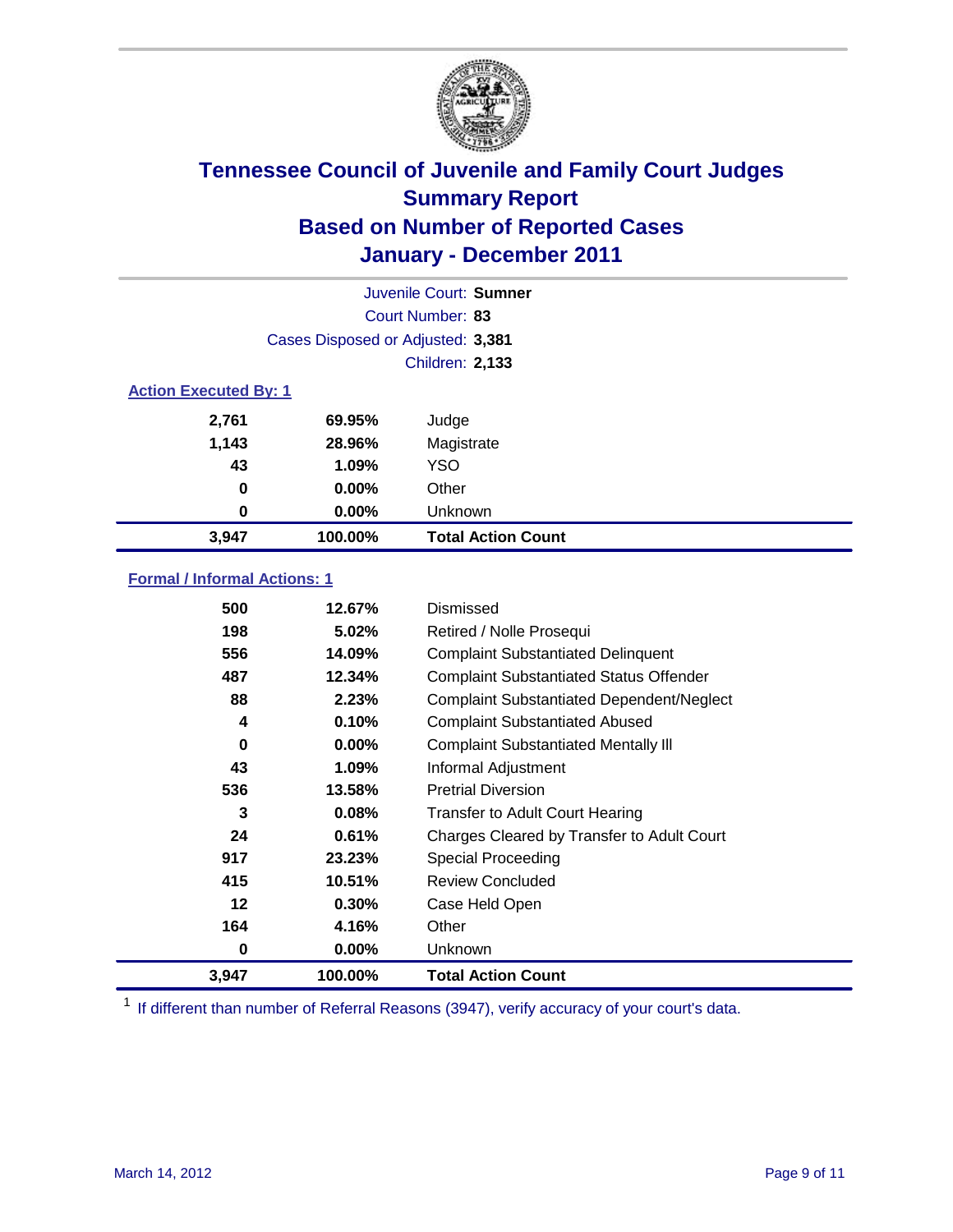

|                       |                                   | Juvenile Court: Sumner                                |
|-----------------------|-----------------------------------|-------------------------------------------------------|
|                       |                                   | Court Number: 83                                      |
|                       | Cases Disposed or Adjusted: 3,381 |                                                       |
|                       |                                   | Children: 2,133                                       |
| <b>Case Outcomes:</b> |                                   | There can be multiple outcomes for one child or case. |
| 340                   | 4.54%                             | <b>Case Dismissed</b>                                 |
| 163                   | 2.17%                             | Case Retired or Nolle Prosequi                        |
| 695                   | 9.27%                             | Warned / Counseled                                    |
| 40                    | 0.53%                             | <b>Held Open For Review</b>                           |
| 96                    | 1.28%                             | Supervision / Probation to Juvenile Court             |
| 0                     | 0.00%                             | <b>Probation to Parents</b>                           |
| 26                    | 0.35%                             | Referral to Another Entity for Supervision / Service  |
| 132                   | 1.76%                             | Referred for Mental Health Counseling                 |
| 76                    | 1.01%                             | Referred for Alcohol and Drug Counseling              |
| 0                     | 0.00%                             | <b>Referred to Alternative School</b>                 |
| 0                     | 0.00%                             | Referred to Private Child Agency                      |
| 0                     | 0.00%                             | Referred to Defensive Driving School                  |
| 126                   | 1.68%                             | Referred to Alcohol Safety School                     |
| 76                    | 1.01%                             | Referred to Juvenile Court Education-Based Program    |
| 4                     | 0.05%                             | Driver's License Held Informally                      |
| 0                     | 0.00%                             | <b>Voluntary Placement with DMHMR</b>                 |
| 0                     | 0.00%                             | <b>Private Mental Health Placement</b>                |
| 0                     | 0.00%                             | <b>Private MR Placement</b>                           |
| 0                     | 0.00%                             | Placement with City/County Agency/Facility            |
| 77                    | 1.03%                             | Placement with Relative / Other Individual            |
| 162                   | 2.16%                             | Fine                                                  |
| 271                   | 3.62%                             | <b>Public Service</b>                                 |
| 41                    | 0.55%                             | Restitution                                           |
| 0                     | 0.00%                             | <b>Runaway Returned</b>                               |
| 218                   | 2.91%                             | No Contact Order                                      |
| 105                   | 1.40%                             | Injunction Other than No Contact Order                |
| 13                    | 0.17%                             | <b>House Arrest</b>                                   |
| 2                     | 0.03%                             | <b>Court Defined Curfew</b>                           |
| 0                     | 0.00%                             | Dismissed from Informal Adjustment                    |
| 278                   | 3.71%                             | <b>Dismissed from Pretrial Diversion</b>              |
| 245                   | 3.27%                             | Released from Probation                               |
| 22                    | 0.29%                             | <b>Transferred to Adult Court</b>                     |
| $\pmb{0}$             | $0.00\%$                          | <b>DMHMR Involuntary Commitment</b>                   |